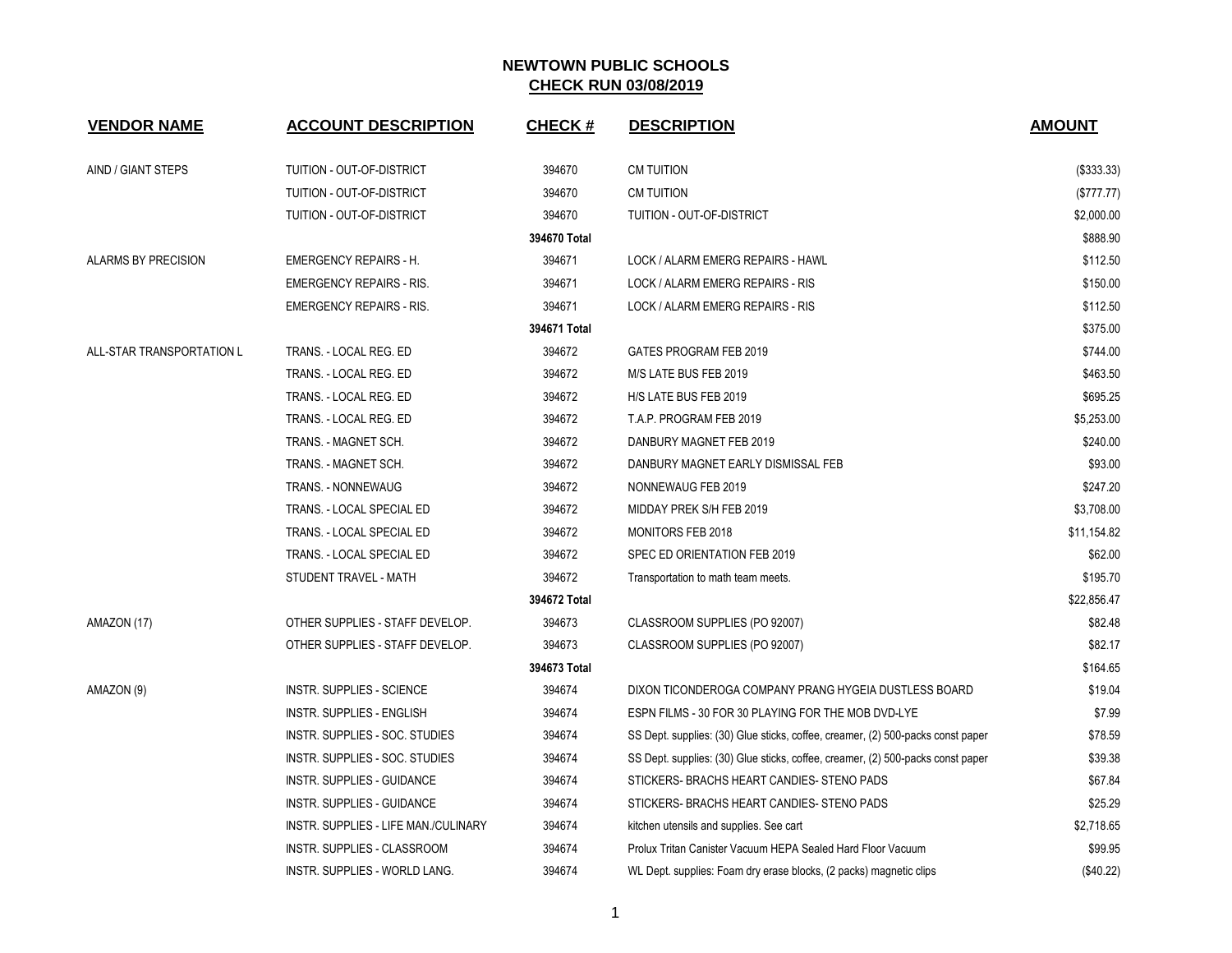| <b>VENDOR NAME</b>        | <b>ACCOUNT DESCRIPTION</b>        | <b>CHECK#</b> | <b>DESCRIPTION</b>                                                  | <b>AMOUNT</b> |
|---------------------------|-----------------------------------|---------------|---------------------------------------------------------------------|---------------|
| AMAZON (9)                | INSTR. SUPPLIES - WORLD LANG.     | 394674        | WL Dept. supplies: Foam dry erase blocks, (2 packs) magnetic clips  | \$9.93        |
|                           | INSTR. SUPPLIES - WORLD LANG.     | 394674        | WL Dept. supplies: Foam dry erase blocks, (2 packs) magnetic clips  | \$130.94      |
|                           | INSTR. SUPPLIES - MATH            | 394674        | Math Dept. supplies: Double-sided tape, (2) desktop tape dispensers | \$30.32       |
|                           | <b>INSTR. SUPPLIES - GUIDANCE</b> | 394674        | <b>LABELS-PIXY STICKS</b>                                           | \$108.45      |
|                           | <b>INSTR. SUPPLIES - GUIDANCE</b> | 394674        | <b>LABELS-PIXY STICKS</b>                                           | \$28.99       |
|                           | INSTR. SUPPLIES - ENGLISH         | 394674        | Mobile Lectern for Tenney B 260                                     | \$69.99       |
|                           | INSTR. SUPPLIES - SCIENCE         | 394674        | wire, wire cutters, lights-LOWELL                                   | \$60.68       |
|                           | <b>INSTR. SUPPLIES - ART</b>      | 394674        | PICTURE HANGING STRIPS                                              | \$44.89       |
|                           | <b>INSTR. SUPPLIES - ENGLISH</b>  | 394674        | LG ELECTRONICS 8 X USB 2.0 SUPER SLIM DVD PLAYER NEW LAPTOP         | \$59.28       |
|                           | <b>INSTR. SUPPLIES - SCIENCE</b>  | 394674        | PURELL-E.EKMAN                                                      | \$9.88        |
|                           | INSTR. SUPPLIES - SCIENCE         | 394674        | ELECTRIC PENCIL SHARPENER                                           | \$17.35       |
|                           | INSTR. SUPPLIES - SCIENCE         | 394674        | Wireless Mouse-Mullen                                               | \$19.80       |
|                           | <b>INSTR. SUPPLIES - ENGLISH</b>  | 394674        | Clean Well Wipes                                                    | \$36.80       |
|                           | INSTR. SUPPLIES - SCIENCE         | 394674        | Pencil Sharpeners                                                   | \$32.96       |
|                           |                                   | 394674 Total  |                                                                     | \$3,676.77    |
| AMERICAN INDUSTRIAL TECHN | B&G CONTRACTED SERV.              | 394675        | TESTING / CHEMICALS FOR HOT WATER BOILER LOOP - HAWL                | \$255.00      |
|                           |                                   | 394675 Total  |                                                                     | \$255.00      |
| AMERICAN SCHOOL COUNSELOR | STAFF TRAIN. - GUIDANCE           | 394676        | Conference registration for Tanya Hague-Doehr                       | \$369.00      |
|                           |                                   | 394676 Total  |                                                                     | \$369.00      |
| ASSOCIATED REFUSE HAULERS | <b>REFUSE REMOVAL</b>             | 394677        | REFUSE REMOVAL 2018-2019 3RD YEAR OF 5 YEAR BID                     | \$8,204.29    |
|                           | <b>REFUSE REMOVAL</b>             | 394677        | CARDBOARD RECYCLING - 2018-2019                                     | \$385.00      |
|                           | <b>REFUSE REMOVAL</b>             | 394677        | CARDBOARD RECYCLING - 2018-2019                                     |               |
|                           | <b>REFUSE REMOVAL</b>             | 394677        | CARDBOARD RECYCLING - 2018-2019                                     |               |
|                           | <b>REFUSE REMOVAL</b>             | 394677        | CARDBOARD RECYCLING - 2018-2019                                     | \$172.00      |
|                           | <b>REFUSE REMOVAL</b>             | 394677        | CARDBOARD RECYCLING - 2018-2019                                     | \$98.00       |
|                           | <b>REFUSE REMOVAL</b>             | 394677        | CARDBOARD RECYCLING - 2018-2019                                     | \$152.00      |
|                           | <b>REFUSE REMOVAL</b>             | 394677        | CARDBOARD RECYCLING - 2018-2019                                     | \$136.00      |
|                           |                                   | 394677 Total  |                                                                     | \$9,359.29    |
| <b>BEE PUBLISHING C</b>   | ADVERTISING - BUS, SERV.          | 394678        | LEGAL NOTICE #166024                                                | \$104.55      |
|                           | ADVERTISING - BUS, SERV.          | 394678        | LEGAL NOTICE #165566                                                | \$116.85      |
|                           |                                   | 394678 Total  |                                                                     | \$221.40      |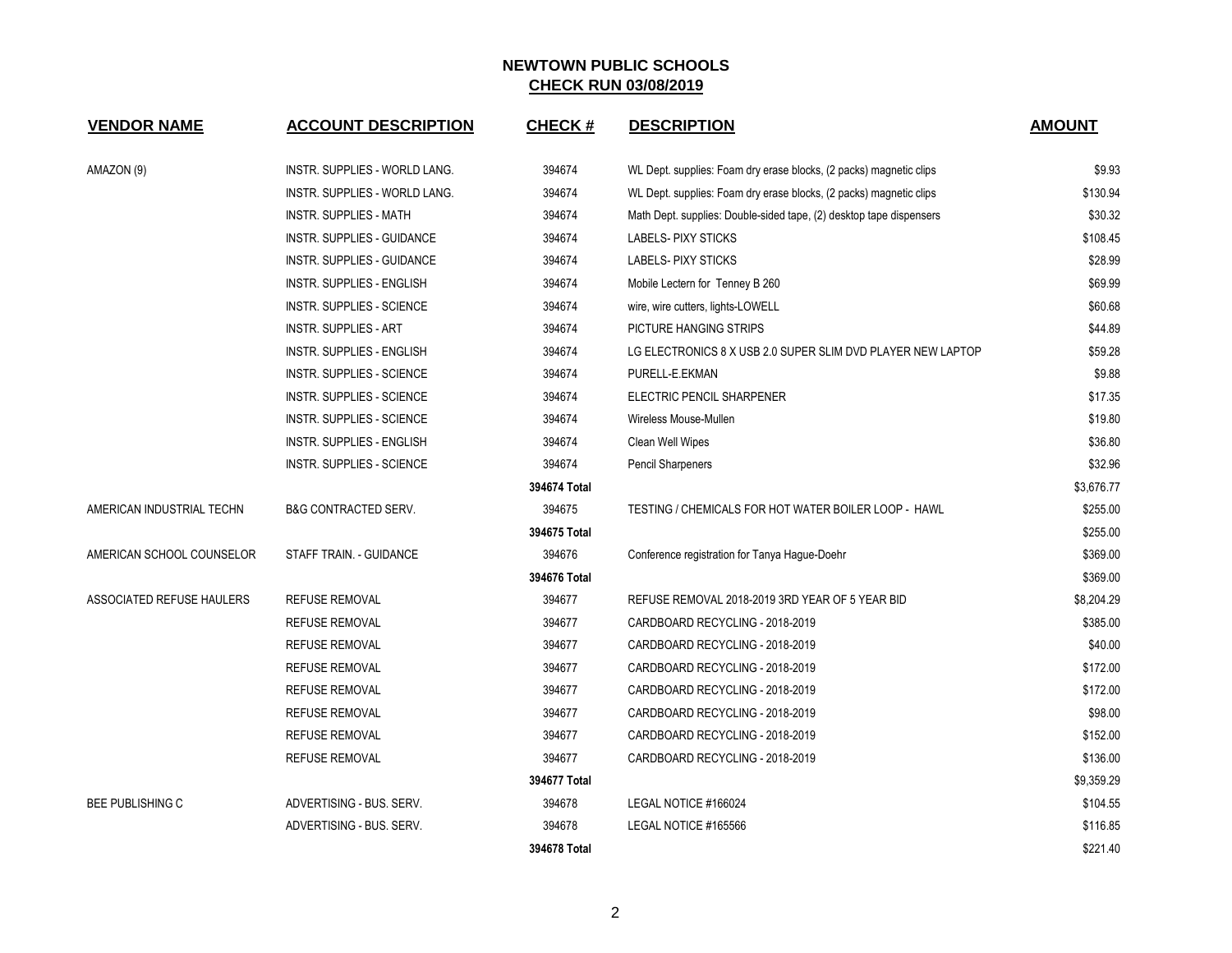| <b>VENDOR NAME</b>          | <b>ACCOUNT DESCRIPTION</b>          | <b>CHECK#</b> | <b>DESCRIPTION</b>                             | <b>AMOUNT</b> |
|-----------------------------|-------------------------------------|---------------|------------------------------------------------|---------------|
| BEN BRONZ FOUNDATION INC    | TUITION - OUT-OF-DISTRICT           | 394679        | TUITION - OUT-OF-DISTRICT                      | \$6,018.54    |
|                             |                                     | 394679 Total  |                                                | \$6,018.54    |
| BRODTMAN, JENN              | INSTR. SUPPLIES - SP. ED. PREK-8    | 394680        | <b>REINFORCES</b>                              | \$20.29       |
|                             |                                     | 394680 Total  |                                                | \$20.29       |
| CAREY WIPER & SUPPLY CO.    | <b>B&amp;G SUPPLIES - CUSTODIAL</b> | 394681        | ALL AMERICAN PREMIER - CUST SUPPLIES           | \$986.40      |
|                             |                                     | 394681 Total  |                                                | \$986.40      |
| CHARTER COMMUNICATION       | <b>TELEPHONE &amp; CABLE</b>        | 394682        | SERV 2018/193,153.60 PER MONTH                 | \$3,193.55    |
|                             |                                     | 394682 Total  |                                                | \$3,193.55    |
| CONNECTICUT PEST ELIMINAT   | <b>B&amp;G CONTRACTED SERV.</b>     | 394683        | MONTHLY PEST CONTROL - ALL SCHOOLS (2018-2019) | \$900.00      |
|                             |                                     | 394683 Total  |                                                | \$900.00      |
| CONNORS, JENNA              | MEMBERSHIPS - ADMIN.                | 394684        | <b>ASCD MEMBERSHIP</b>                         | \$89.00       |
|                             |                                     | 394684 Total  |                                                | \$89.00       |
| CONNORS, LEANNE             | STAFF TRAIN. - CLASSROOM            | 394685        | <b>TRAVEL WRITING INSTITUTE</b>                | \$82.36       |
|                             | STAFF TRAIN. - CLASSROOM            | 394685        | FOOD & PARKING TEACHER COLLEGE CONF            | \$83.49       |
|                             |                                     | 394685 Total  |                                                | \$165.85      |
| CONRON, NANCY               | STAFF TRAVEL - STAFF DEVELOP.       | 394686        | TRAVEL EL SERV JAN 2019                        | \$44.66       |
|                             | STAFF TRAVEL - STAFF DEVELOP.       | 394686        | TRAVEL EL SERV FEB 2019                        | \$52.61       |
|                             |                                     | 394686 Total  |                                                | \$97.27       |
| <b>CREC</b>                 | PROF. SERV. - SP/HEAR.              | 394687        | AUDIOLOGICAL EVALUATION FOR SS                 | \$494.00      |
|                             |                                     | 394687 Total  |                                                | \$494.00      |
| <b>CRYSTAL ROCK</b>         | INSTR. SUPPLIES - CLASSROOM         | 394688        | Delivery of 18, 5 gallon bottles of water      | \$54.00       |
|                             | INSTR. SUPPLIES - CLASSROOM         | 394688        | Rental of Cold/Hot Cooler                      | \$3.00        |
|                             | INSTR. SUPPLIES - CLASSROOM         | 394688        | Delivery of 18, 5 gallon bottles of water      | \$54.00       |
|                             | INSTR. SUPPLIES - CLASSROOM         | 394688        | Rental of Cold/Hot Cooler                      | \$3.00        |
|                             |                                     | 394688 Total  |                                                | \$114.00      |
| DELORENZO, BONNIE           | STAFF TRAVEL - SP. ED. PREK-8       | 394689        | TRAVEL IDEA WORKSHOP                           | \$47.90       |
|                             |                                     | 394689 Total  |                                                | \$47.90       |
| EAGLE HILL SOUTHPORT SCHOOL | TUITION - OUT-OF-DISTRICT           | 394690        | TUITION - OUT-OF-DISTRICT                      | \$11,180.00   |
|                             |                                     | 394690 Total  |                                                | \$11,180.00   |
| EAST RIVER ENERGY INC.      | FUEL OIL - H.S.                     | 394691        | OIL 230.7 GAL H/S                              | \$473.63      |
|                             |                                     | 394691 Total  |                                                | \$473.63      |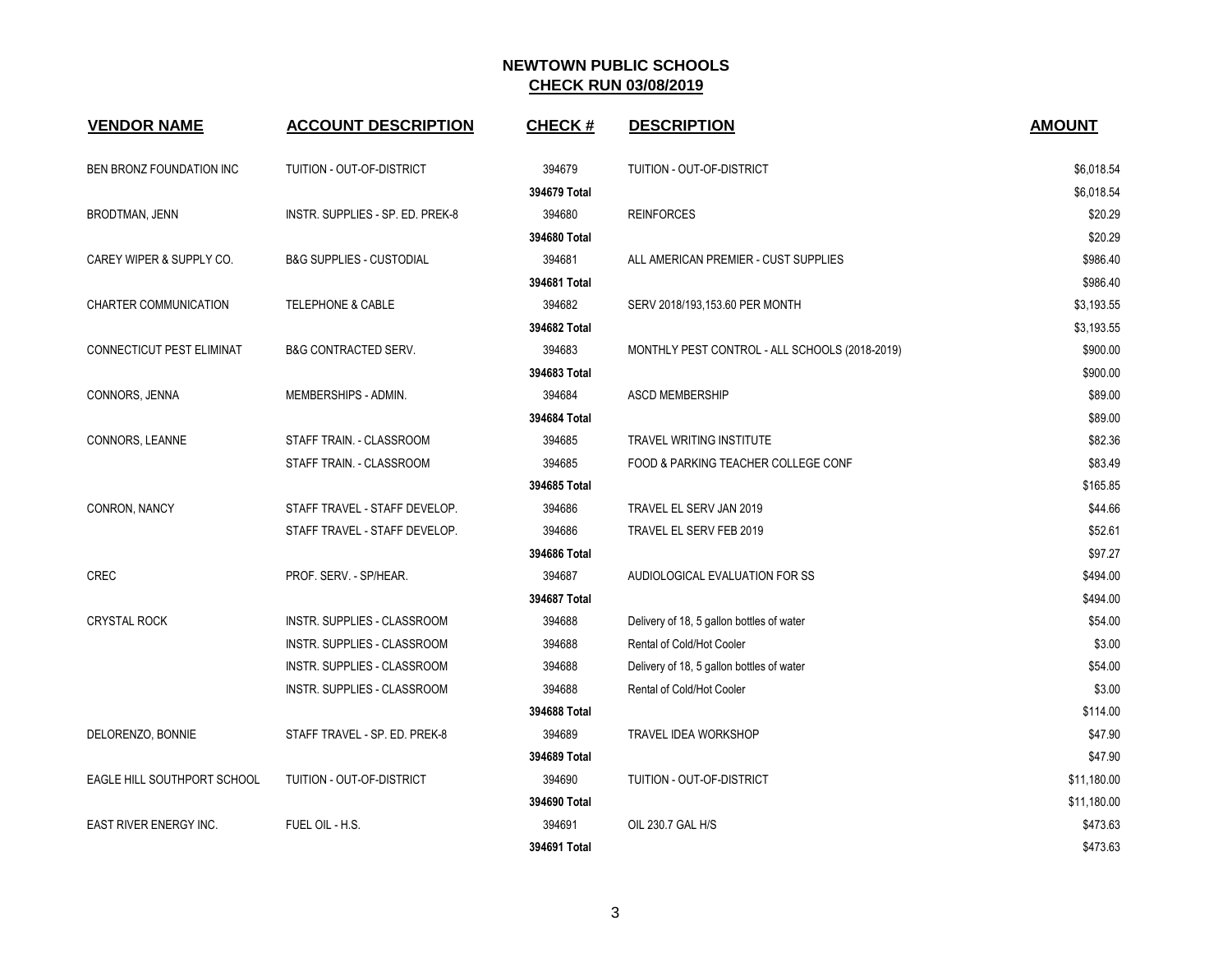| <b>VENDOR NAME</b>              | <b>ACCOUNT DESCRIPTION</b>          | <b>CHECK#</b> | <b>DESCRIPTION</b>                                        | <b>AMOUNT</b> |
|---------------------------------|-------------------------------------|---------------|-----------------------------------------------------------|---------------|
| <b>ESPITEE, KRISTEN</b>         | STAFF TRAVEL - SP. ED. PREK-8       | 394692        | TRAVEL PT SERV OCT 2018                                   | \$46.82       |
|                                 |                                     | 394692 Total  |                                                           | \$46.82       |
| EVERSOURCE (ELEC-BOE)           | ELECTRICITY - S.H.                  | 394693        | ELEC 51466947041 43,652. KWH                              | \$9,844.09    |
|                                 | ELECTRICITY - H.S.                  | 394693        | ELEC 51356633040 9. KWH                                   | \$45.15       |
|                                 | ELECTRICITY - H.S.                  | 394693        | ELEC 51418253076 310,320 KWH JAN                          | \$65,305.18   |
|                                 | ELECTRICITY - H.S.                  | 394693        | ELEC 51418253076 348,480. KWH FEB                         | \$72,192.40   |
|                                 |                                     | 394693 Total  |                                                           | \$147,386.82  |
| EVERSOURCE (GAS-BOE)            | PROPANE & NATURAL GAS - RIS.        | 394694        | GAS 57526160064 226.8 CCF                                 | \$298.84      |
|                                 |                                     | 394694 Total  |                                                           | \$298.84      |
| <b>FAIR AUTO SUPPLY</b>         | <b>REPAIRS - MAINT.</b>             | 394695        | <b>MAINT VEHICLE REPAIR PARTS</b>                         | \$159.89      |
|                                 |                                     | 394695 Total  |                                                           | \$159.89      |
| <b>FISHER SCIENTIFIC</b>        | <b>INSTR. SUPPLIES - SCIENCE</b>    | 394696        | S25645F DIALYSIS TUBING 100 FT PER QUOTE 9046-6987-93     | \$63.05       |
|                                 |                                     | 394696 Total  |                                                           | \$63.05       |
| FOUNDATION SCHOOL, T            | TUITION - OUT-OF-DISTRICT           | 394697        | TUITION - OUT-OF-DISTRICT                                 | \$7,500.00    |
|                                 | TUITION - OUT-OF-DISTRICT           | 394697        | TUITION - OUT-OF-DISTRICT                                 | \$7,500.00    |
| FOUNDATION SCHOOL, T            | TUITION - OUT-OF-DISTRICT           | 394697        | TUITION - OUT-OF-DISTRICT                                 | \$7,500.00    |
|                                 | TUITION - OUT-OF-DISTRICT           | 394697        | TUITION - OUT-OF-DISTRICT                                 | \$7,500.00    |
|                                 |                                     | 394697 Total  |                                                           | \$30,000.00   |
| <b>GLOBAL MECHANICAL LLC</b>    | <b>EMERGENCY REPAIRS - M.S.</b>     | 394698        | KITCHEN HEATER REPAIR - NMS                               | \$511.24      |
|                                 |                                     | 394698 Total  |                                                           | \$511.24      |
| <b>PRIVATE</b>                  | TUITION - OUT-OF-DISTRICT           | 394699        | TUITION - OUT-OF-DISTRICT                                 | \$2,700.00    |
|                                 |                                     | 394699 Total  |                                                           | \$2,700.00    |
| <b>HAT CITY PAPER &amp; SUP</b> | <b>B&amp;G SUPPLIES - CUSTODIAL</b> | 394700        | PAPER PRODUCTS, LYSOL, FOAM SOAP - CUST SUPPLIES          | \$6,272.70    |
|                                 | <b>B&amp;G SUPPLIES - CUSTODIAL</b> | 394700        | PAPER PRODUCTS, LYSOL, FOAM SOAP - CUST SUPPLIES          | \$515.40      |
|                                 |                                     | 394700 Total  |                                                           | \$6,788.10    |
| HUSSEY SEATING COMPANY          | <b>EMERGENCY REPAIRS - H.S.</b>     | 394701        | <b>CURTAIN ISSUE - NHS GYM</b>                            | \$1,010.00    |
|                                 |                                     | 394701 Total  |                                                           | \$1,010.00    |
| INGERSOLL AUTO OF DANBURY       | <b>REPAIRS - MAINT.</b>             | 394702        | REPLACE COILS, SPARK PLUGS, SOLENOID - NT55               | \$1,298.42    |
|                                 |                                     | 394702 Total  |                                                           | \$1,298.42    |
| J.C. MUSIC, LLC                 | <b>REPAIRS - MUSIC</b>              | 394703        | For instrument repairs needed throughout the school year. | \$85.00       |
|                                 | REPAIRS - MUSIC                     | 394703        | For instrument repairs needed throughout the school year. | \$58.47       |
|                                 |                                     | 394703 Total  |                                                           | \$143.47      |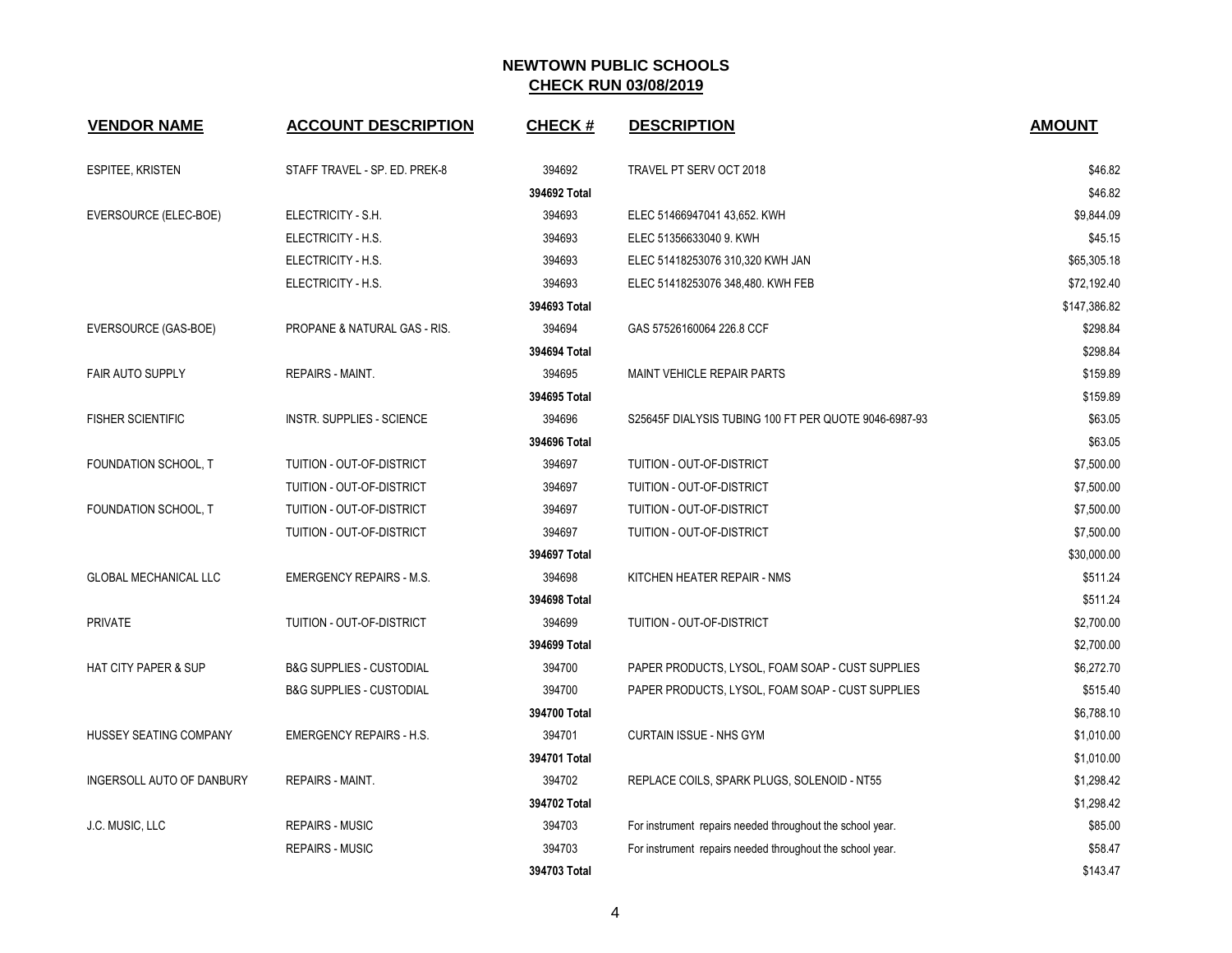| <b>VENDOR NAME</b>      | <b>ACCOUNT DESCRIPTION</b>          | <b>CHECK#</b> | <b>DESCRIPTION</b>                        | <b>AMOUNT</b> |
|-------------------------|-------------------------------------|---------------|-------------------------------------------|---------------|
| KAPLAN, JACQUELYNN      | STAFF TRAVEL - CLASSROOM            | 394704        | TRAVEL & PARKING QUIZ BOWEL               | \$38.68       |
|                         |                                     | 394704 Total  |                                           | \$38.68       |
| LARRACUENTE, CARLA      | STAFF TRAVEL - SP. ED. PREK-8       | 394705        | TRAVEL SPEECH THERAPY FEB 2019            | \$10.27       |
|                         |                                     | 394705 Total  |                                           | \$10.27       |
| MACHADO, ANA PAULA DR.  | MEDICAL ADVISOR - HEALTH ADMIN      | 394706        | MEDICAL DIRECTOR MAR 2019                 | \$1,000.00    |
|                         |                                     | 394706 Total  |                                           | \$1,000.00    |
| MAGNAKLEEN SERVICES LLC | <b>B&amp;G SUPPLIES - CUSTODIAL</b> | 394707        | MOP / RUG SERVICE - ALL SCHOOLS 2018-2019 | \$47.15       |
|                         | <b>B&amp;G SUPPLIES - CUSTODIAL</b> | 394707        | MOP / RUG SERVICE - ALL SCHOOLS 2018-2019 | \$60.65       |
|                         | <b>B&amp;G SUPPLIES - CUSTODIAL</b> | 394707        | MOP / RUG SERVICE - ALL SCHOOLS 2018-2019 | \$33.80       |
|                         | <b>B&amp;G SUPPLIES - CUSTODIAL</b> | 394707        | MOP / RUG SERVICE - ALL SCHOOLS 2018-2019 | \$21.50       |
|                         | <b>B&amp;G SUPPLIES - CUSTODIAL</b> | 394707        | MOP / RUG SERVICE - ALL SCHOOLS 2018-2019 | \$30.65       |
|                         | <b>B&amp;G SUPPLIES - CUSTODIAL</b> | 394707        | MOP / RUG SERVICE - ALL SCHOOLS 2018-2019 | \$28.25       |
|                         | <b>B&amp;G SUPPLIES - CUSTODIAL</b> | 394707        | MOP / RUG SERVICE - ALL SCHOOLS 2018-2019 | \$125.10      |
|                         | <b>B&amp;G SUPPLIES - CUSTODIAL</b> | 394707        | MOP / RUG SERVICE - ALL SCHOOLS 2018-2019 | \$47.15       |
|                         | <b>B&amp;G SUPPLIES - CUSTODIAL</b> | 394707        | MOP / RUG SERVICE - ALL SCHOOLS 2018-2019 | \$60.65       |
|                         | <b>B&amp;G SUPPLIES - CUSTODIAL</b> | 394707        | MOP / RUG SERVICE - ALL SCHOOLS 2018-2019 | \$33.80       |
|                         | <b>B&amp;G SUPPLIES - CUSTODIAL</b> | 394707        | MOP / RUG SERVICE - ALL SCHOOLS 2018-2019 | \$21.50       |
|                         | <b>B&amp;G SUPPLIES - CUSTODIAL</b> | 394707        | MOP / RUG SERVICE - ALL SCHOOLS 2018-2019 | \$30.65       |
|                         | <b>B&amp;G SUPPLIES - CUSTODIAL</b> | 394707        | MOP / RUG SERVICE - ALL SCHOOLS 2018-2019 | \$28.25       |
|                         | <b>B&amp;G SUPPLIES - CUSTODIAL</b> | 394707        | MOP / RUG SERVICE - ALL SCHOOLS 2018-2019 | \$125.10      |
|                         | <b>B&amp;G SUPPLIES - CUSTODIAL</b> | 394707        | MOP / RUG SERVICE - ALL SCHOOLS 2018-2019 | \$130.00      |
|                         | <b>B&amp;G SUPPLIES - CUSTODIAL</b> | 394707        | MOP / RUG SERVICE - ALL SCHOOLS 2018-2019 | \$166.50      |
|                         | <b>B&amp;G SUPPLIES - CUSTODIAL</b> | 394707        | MOP / RUG SERVICE - ALL SCHOOLS 2018-2019 | \$201.00      |
|                         | <b>B&amp;G SUPPLIES - CUSTODIAL</b> | 394707        | MOP / RUG SERVICE - ALL SCHOOLS 2018-2019 | \$56.50       |
|                         | <b>B&amp;G SUPPLIES - CUSTODIAL</b> | 394707        | MOP / RUG SERVICE - ALL SCHOOLS 2018-2019 | \$26.00       |
|                         | <b>B&amp;G SUPPLIES - CUSTODIAL</b> | 394707        | MOP / RUG SERVICE - ALL SCHOOLS 2018-2019 | \$36.00       |
|                         | <b>B&amp;G SUPPLIES - CUSTODIAL</b> | 394707        | MOP / RUG SERVICE - ALL SCHOOLS 2018-2019 | \$18.00       |
|                         | <b>B&amp;G SUPPLIES - CUSTODIAL</b> | 394707        | MOP / RUG SERVICE - ALL SCHOOLS 2018-2019 | \$130.00      |
|                         | <b>B&amp;G SUPPLIES - CUSTODIAL</b> | 394707        | MOP / RUG SERVICE - ALL SCHOOLS 2018-2019 | \$166.50      |
|                         | <b>B&amp;G SUPPLIES - CUSTODIAL</b> | 394707        | MOP / RUG SERVICE - ALL SCHOOLS 2018-2019 | \$201.00      |
|                         | <b>B&amp;G SUPPLIES - CUSTODIAL</b> | 394707        | MOP / RUG SERVICE - ALL SCHOOLS 2018-2019 | \$56.50       |
|                         | <b>B&amp;G SUPPLIES - CUSTODIAL</b> | 394707        | MOP / RUG SERVICE - ALL SCHOOLS 2018-2019 | \$26.00       |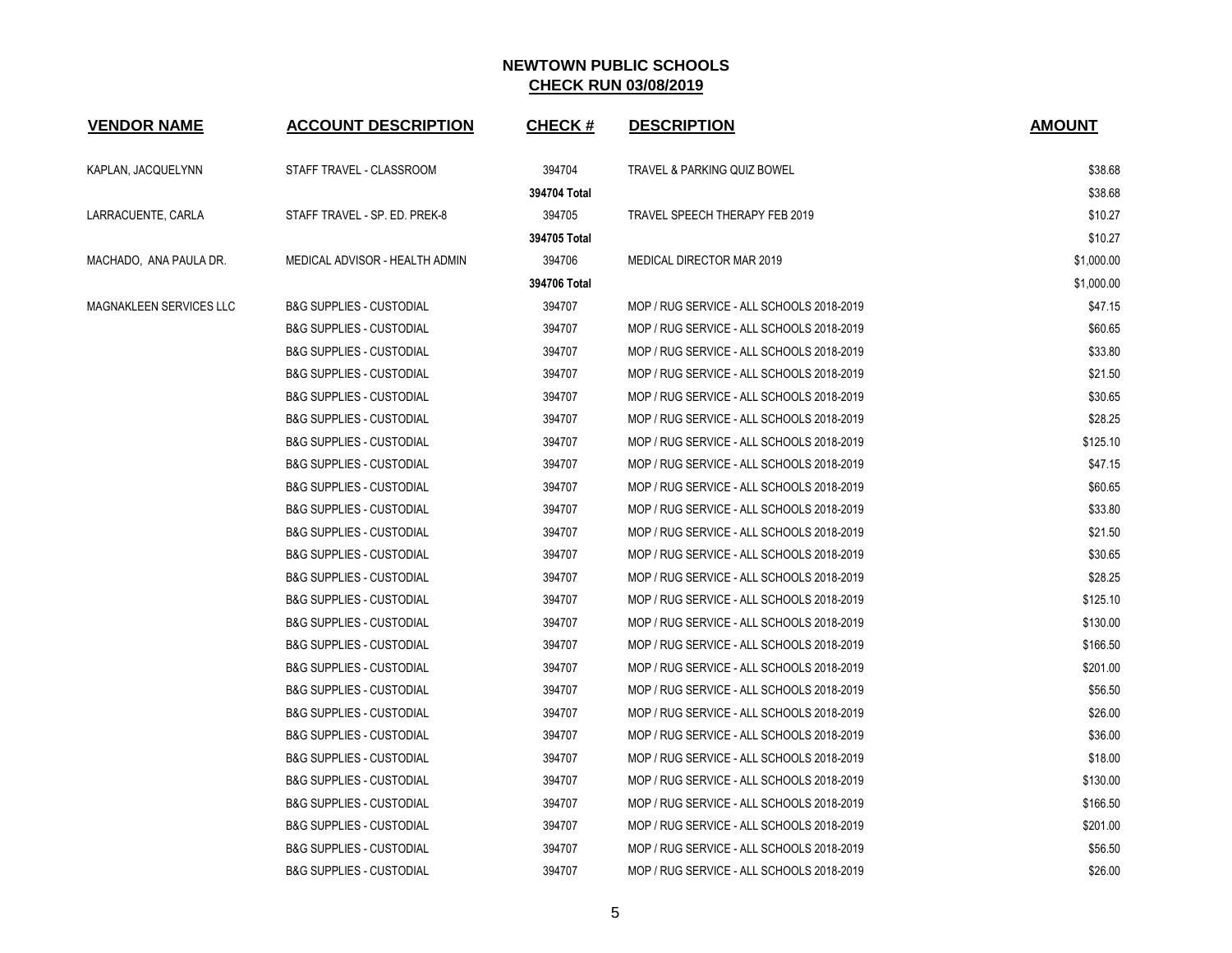| <b>VENDOR NAME</b>             | <b>ACCOUNT DESCRIPTION</b>          | <b>CHECK#</b> | <b>DESCRIPTION</b>                                      | <b>AMOUNT</b> |
|--------------------------------|-------------------------------------|---------------|---------------------------------------------------------|---------------|
| <b>MAGNAKLEEN SERVICES LLC</b> | <b>B&amp;G SUPPLIES - CUSTODIAL</b> | 394707        | MOP / RUG SERVICE - ALL SCHOOLS 2018-2019               | \$36.00       |
|                                | <b>B&amp;G SUPPLIES - CUSTODIAL</b> | 394707        | MOP / RUG SERVICE - ALL SCHOOLS 2018-2019               | \$18.00       |
|                                |                                     | 394707 Total  |                                                         | \$1,962.20    |
| MASON W.B. INC.                | OFF. SUPPLIES - BUS. SERV.          | 394708        | <b>SUPPLIES 2018/19</b>                                 | \$33.29       |
|                                | OFF. SUPPLIES - BUS. SERV.          | 394708        | <b>WATER 2018/19</b>                                    | \$59.90       |
|                                | OFF. SUPPLIES - BUS. SERV.          | 394708        | <b>SUPPLIES 2018/19</b>                                 | \$35.42       |
|                                | INSTR. SUPPLIES - ENGLISH           | 394708        | White Construction Paper, Pencils, Pens                 | (\$35.04)     |
|                                | <b>INSTR. SUPPLIES - ENGLISH</b>    | 394708        | White Construction Paper, Pencils, Pens                 | \$48.96       |
|                                | <b>INSTR. SUPPLIES - SCIENCE</b>    | 394708        | Flip charts, Pens, Pencil, Envelopes                    | \$68.61       |
|                                | <b>B&amp;G SUPPLIES - CUSTODIAL</b> | 394708        | ICE MELT, TRASH LINERS - CUST SUPPLIES                  | \$2,435.16    |
|                                | <b>B&amp;G SUPPLIES - CUSTODIAL</b> | 394708        | ICE MELT, TRASH LINERS - CUST SUPPLIES                  | \$465.01      |
|                                | <b>INSTR. SUPPLIES - CLASSROOM</b>  | 394708        | Marble Notebooks for 3rd & laminating film. No shipping | \$174.56      |
|                                | INSTR. SUPPLIES - CLASSROOM         | 394708        | Copy paper & binder clips - no shipping                 | \$670.05      |
|                                | <b>INSTR. SUPPLIES - SCIENCE</b>    | 394708        | Purell hand sanitizer 20 oz pump                        | \$47.96       |
|                                |                                     | 394708 Total  |                                                         | \$4,003.88    |
| <b>MASTRI BUILDERS LLC</b>     | B. & G. REPAIRS - RIS.              | 394709        | INFILL CORE HOLES GRN HALLWAY - RIS                     | \$1,200.00    |
|                                | B. & G. REPAIRS - H.S.              | 394709        | <b>COVER SMOKE HATCHES - NHS</b>                        | \$450.00      |
|                                |                                     | 394709 Total  |                                                         | \$1,650.00    |
| MOBILE MINI, INC.              | EQUIP RENTAL - B&G                  | 394710        | STORAGE CONTAINER RENTAL (E726) 2018-2019               | \$75.00       |
|                                |                                     | 394710 Total  |                                                         | \$75.00       |
| MORETTI, CHRIS                 | TEXTBOOKS - CLASSROOM               | 394711        | <b>TEXTBOOKS CLASSROOM</b>                              | \$197.81      |
|                                |                                     | 394711 Total  |                                                         | \$197.81      |
| MT PLEASANT - BLYTHEDALE       | TUITION - OUT-OF-DISTRICT           | 394712        | TUITION - OUT-OF-DISTRICT                               | \$1,080.00    |
|                                |                                     | 394712 Total  |                                                         | \$1,080.00    |
| N <sub>2</sub> Y LLC           | INSTR. SUPPLIES - SP. ED. PREK-8    | 394713        | QUOTE 04954 FOR SUBSCRIPTIONS FOR NWS AND ULS           | \$721.66      |
|                                |                                     | 394713 Total  |                                                         | \$721.66      |
| <b>NCS PEARSON INC.</b>        | PROF. SERV. - PSYCH/MED. EVAL.      | 394714        | <b>SHIPPING</b>                                         | \$19.83       |
|                                | INSTR. SUPPLIES - PSYCH.            | 394714        | WIAT 111 ENHANCED RECORD FORM 015898482X                | \$180.00      |
|                                | INSTR. SUPPLIES - PSYCH.            | 394714        | WIAT 111 ENHANCED RESPONSE BOOKLET 0158984838           | \$150.50      |
|                                | INSTR. SUPPLIES - PSYCH.            | 394714        | WISC-5 RECORD FORMS 0158978498                          | \$288.50      |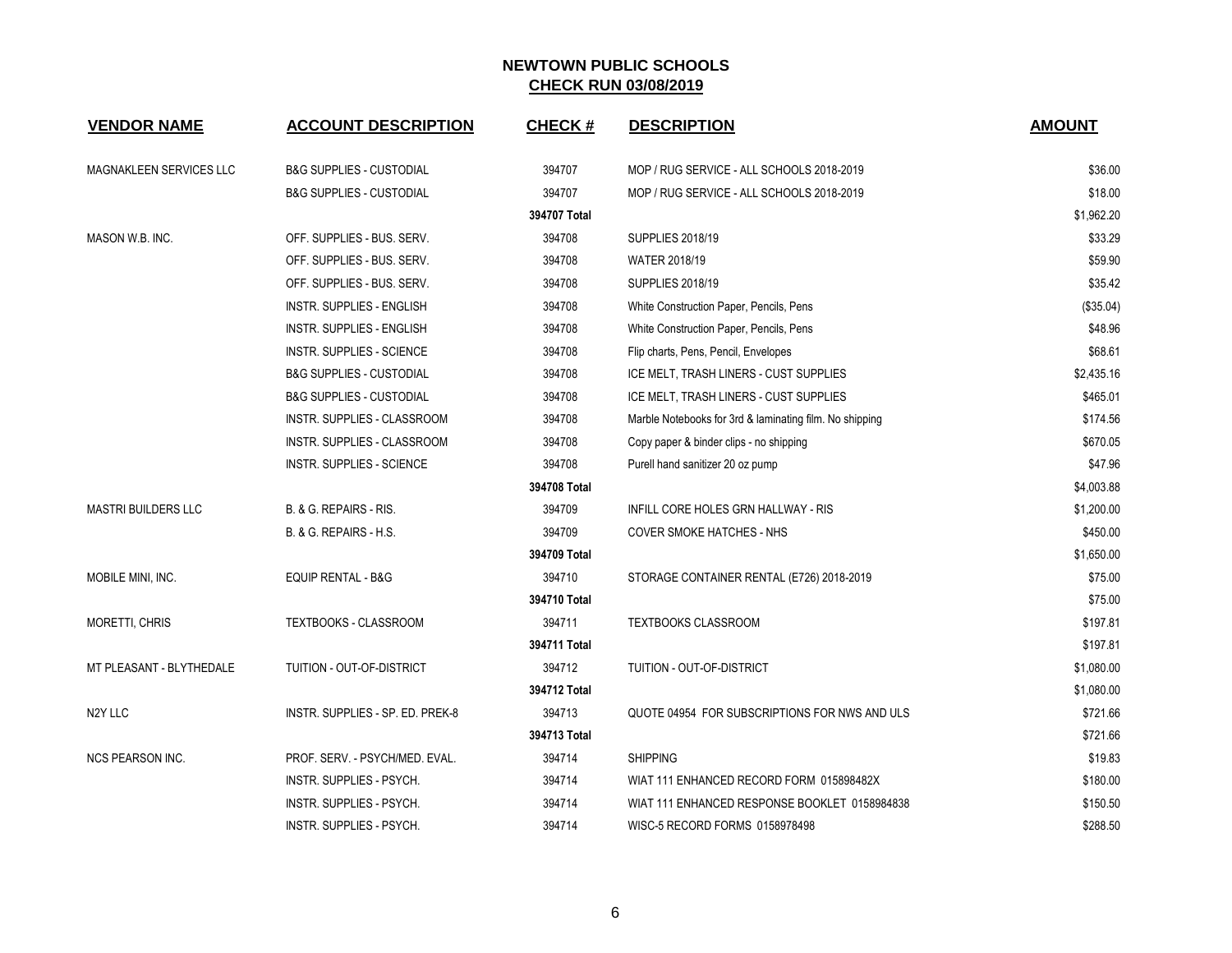| <b>VENDOR NAME</b>      | <b>ACCOUNT DESCRIPTION</b>       | <b>CHECK#</b> | <b>DESCRIPTION</b>                                         | <b>AMOUNT</b> |
|-------------------------|----------------------------------|---------------|------------------------------------------------------------|---------------|
| <b>NCS PEARSON INC.</b> | <b>INSTR. SUPPLIES - PSYCH.</b>  | 394714        | WISC V RESPONSE BOOKLET 1 0158978501                       | \$183.50      |
|                         | <b>INSTR. SUPPLIES - PSYCH.</b>  | 394714        | <b>SHIPPING</b>                                            | \$28.32       |
|                         |                                  | 394714 Total  |                                                            | \$850.65      |
| NEWELL, KAREN           | STAFF TRAVEL - SP. ED. PREK-8    | 394715        | TRAVEL PT SERV FEB 2019                                    | \$38.28       |
|                         |                                  | 394715 Total  |                                                            | \$38.28       |
| NEWTOWN HARDWARE        | <b>B&amp;G SUPPLIES - MAINT.</b> | 394716        | MAINT SUPPLIES 2018-2019                                   | \$12.59       |
|                         | <b>B&amp;G SUPPLIES - MAINT.</b> | 394716        | MAINT SUPPLIES 2018-2019                                   | \$7.19        |
|                         | <b>B&amp;G SUPPLIES - MAINT.</b> | 394716        | MAINT SUPPLIES 2018-2019                                   | \$15.29       |
|                         | <b>B&amp;G SUPPLIES - MAINT.</b> | 394716        | MAINT SUPPLIES 2018-2019                                   | \$8.68        |
|                         | <b>B&amp;G SUPPLIES - MAINT.</b> | 394716        | MAINT SUPPLIES 2018-2019                                   | \$26.97       |
|                         | <b>B&amp;G SUPPLIES - MAINT.</b> | 394716        | MAINT SUPPLIES 2018-2019                                   | \$9.43        |
|                         | <b>B&amp;G SUPPLIES - MAINT.</b> | 394716        | MAINT SUPPLIES 2018-2019                                   | \$5.38        |
|                         | <b>B&amp;G SUPPLIES - MAINT.</b> | 394716        | MAINT SUPPLIES 2018-2019                                   | \$191.61      |
|                         | <b>B&amp;G SUPPLIES - MAINT.</b> | 394716        | MAINT SUPPLIES 2018-2019                                   | \$6.98        |
|                         | <b>B&amp;G SUPPLIES - MAINT.</b> | 394716        | MAINT SUPPLIES 2018-2019                                   | \$8.09        |
|                         | <b>B&amp;G SUPPLIES - MAINT.</b> | 394716        | MAINT SUPPLIES 2018-2019                                   | \$114.70      |
|                         | <b>B&amp;G SUPPLIES - MAINT.</b> | 394716        | MAINT SUPPLIES 2018-2019                                   | \$28.13       |
|                         |                                  | 394716 Total  |                                                            | \$435.04      |
| NEWTOWN MIDDLE SCHOOL   | STAFF TRAVEL - SP. ED. PREK-8    | 394717        | PARENT CHAPERONE DC TRIP                                   | \$835.00      |
|                         |                                  | 394717 Total  |                                                            | \$835.00      |
| ORIENTAL TRADING CO     | <b>INSTR. SUPPLIES - GIFTED</b>  | 394718        | SOLAR ROBOT KIT 66044                                      | \$139.80      |
|                         | <b>INSTR. SUPPLIES - GIFTED</b>  | 394718        | BRAINBOX S.T.E.A.M. GAME SET OF 4 13707876                 | \$59.95       |
|                         | <b>INSTR. SUPPLIES - GIFTED</b>  | 394718        | RECON ROVER 6.0 13791421                                   | \$69.95       |
|                         | <b>INSTR. SUPPLIES - GIFTED</b>  | 394718        | <b>EQUATE ORIGINAL TILE SET 17084</b>                      | \$39.80       |
|                         | <b>INSTR. SUPPLIES - GIFTED</b>  | 394718        | MATH ADVENTURES ADDITION AND SUBTRACTION SET OF 4 13717446 | \$39.95       |
|                         | INSTR. SUPPLIES - GIFTED         | 394718        | MATH ADVENTURES BEYOND THE BASICS SET OF 4 13730040        | \$39.95       |
|                         | INSTR. SUPPLIES - GIFTED         | 394718        | <b>SHIPPING</b>                                            | \$38.94       |
|                         | <b>INSTR. SUPPLIES - GIFTED</b>  | 394718        | MATH ADVENTURES MULTINATION AND DIVISION SET OF 3 13738352 | \$29.95       |
|                         | <b>INSTR. SUPPLIES - GIFTED</b>  | 394718        | MATH FINDER BOOKS SET OF 4 69110                           | \$79.90       |
|                         | <b>INSTR. SUPPLIES - GIFTED</b>  | 394718        | <b>SHIPPING</b>                                            | \$14.99       |
|                         |                                  | 394718 Total  |                                                            | \$553.18      |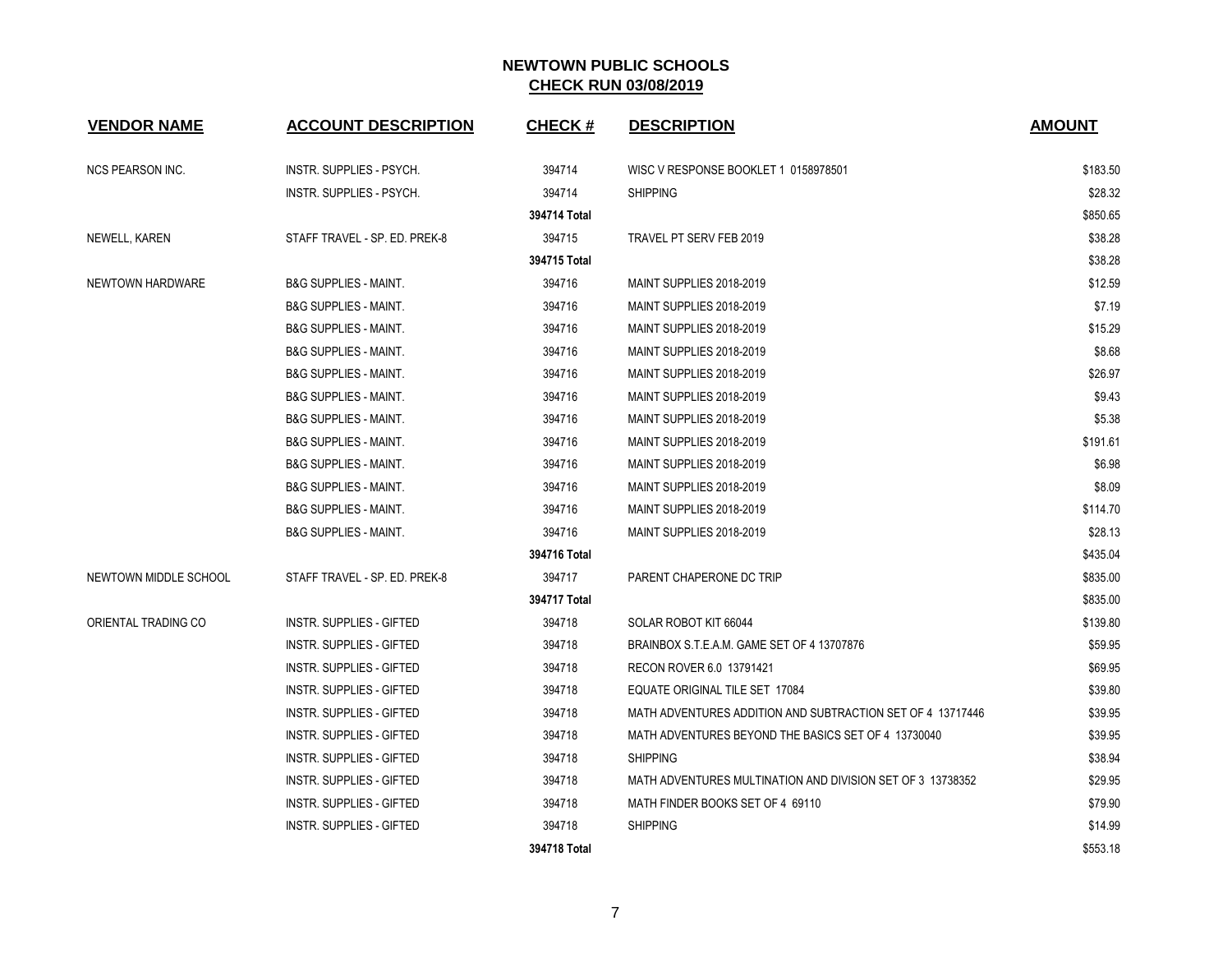| <b>VENDOR NAME</b>        | <b>ACCOUNT DESCRIPTION</b>          | <b>CHECK#</b> | <b>DESCRIPTION</b>                                         | <b>AMOUNT</b> |
|---------------------------|-------------------------------------|---------------|------------------------------------------------------------|---------------|
| OTIS ELEVATOR COMPANY     | <b>B&amp;G CONTRACTED SERV.</b>     | 394719        | ELEVATOR SVC CONTRACT - HAWL/RIS 2018-2019                 | \$303.42      |
|                           |                                     | 394719 Total  |                                                            | \$303.42      |
| PALMIERI, FRANCO          | <b>B&amp;G SUPPLIES - CUSTODIAL</b> | 394720        | <b>SHOES PO 90831</b>                                      | \$150.00      |
|                           |                                     | 394720 Total  |                                                            | \$150.00      |
| PETTY CASH - SPEC ED M/S  | INSTR. SUPPLIES - TRANSITION        | 394721        | PETTY CASH                                                 | \$261.42      |
|                           |                                     | 394721 Total  |                                                            | \$261.42      |
| POMPANO, MARK J.          | STAFF TRAVEL - SECURITY             | 394722        | TRAVEL JAN & FEB 2019                                      | \$223.30      |
|                           |                                     | 394722 Total  |                                                            | \$223.30      |
| POSITIVE PROMOTIONS, INC. | OFF. SUPPLIES - ADMIN.              | 394723        | Professional development Staff gifts for appreciation week | \$371.00      |
|                           | OFF. SUPPLIES - ADMIN.              | 394723        | Ship charge                                                | \$38.96       |
|                           |                                     | 394723 Total  |                                                            | \$409.96      |
| SANTOS, NELSON M.         | STAFF TRAVEL - INFO. TECH.          | 394724        | Intra District travel and training classes                 | \$63.05       |
|                           | STAFF TRAVEL - INFO. TECH.          | 394724        | Intra District travel and training classes                 | \$50.87       |
|                           |                                     | 394724 Total  |                                                            | \$113.92      |
| SHIPMAN & GOODWIN LLP     | PROF. SERV. - SP. ED. LEGAL         | 394725        | SPEC ED PROF SERV JAN 2019                                 | \$3,504.50    |
|                           | PROF. SERV. - SUPER.                | 394725        | PROF SERV JAN 2019                                         | \$2,574.50    |
|                           |                                     | 394725 Total  |                                                            | \$6,079.00    |
| STAPLES BUSINESS ADVANTAG | OFF. SUPPLIES - INFO. TECH.         | 394726        | Office Supplies                                            | \$27.92       |
|                           |                                     | 394726 Total  |                                                            | \$27.92       |
| <b>SUPPLYWORKS</b>        | B. & G. REPAIRS - H.S.              | 394727        | FAUCETS FOR BATHROOM REPAIRS - NHS                         | (\$4,448.84)  |
|                           | B. & G. REPAIRS - H.S.              | 394727        | FAUCETS FOR BATHROOM REPAIRS - NHS                         | \$6,622.88    |
|                           | B. & G. REPAIRS - H.                | 394727        | WATER BOTTLE FILL STATION - HAWL                           | \$1,089.00    |
|                           | B. & G. REPAIRS - H.S.              | 394727        | PLUMBING REPAIR PARTS - PODIUM LADDERS - NHS               | (\$378.25)    |
|                           | B. & G. REPAIRS - H.S.              | 394727        | PLUMBING REPAIR PARTS - PODIUM LADDERS - NHS               | \$756.50      |
|                           | B. & G. REPAIRS - H.S.              | 394727        | PLUMBING REPAIR PARTS - PODIUM LADDERS - NHS               | \$378.25      |
|                           |                                     | 394727 Total  |                                                            | \$4,019.54    |
| <b>TORRCO</b>             | B. & G. REPAIRS - RIS.              | 394728        | <b>BATHROOM REPAIRS - RIS</b>                              | \$144.90      |
|                           |                                     | 394728 Total  |                                                            | \$144.90      |
| TUCKAHOE TURF FARMS INC   | <b>B&amp;G SUPPLIES - CUSTODIAL</b> | 394729        | <b>BLUE FESCUE BIG ROLLS</b>                               | \$4,050.00    |
|                           |                                     | 394729 Total  |                                                            | \$4,050.00    |
| UNIVERSITY OF BRIDGE      | UNIVERSITY INTERNS                  | 394730        | TUITION 01/07-05/17/19                                     | \$22,950.00   |
|                           |                                     | 394730 Total  |                                                            | \$22,950.00   |